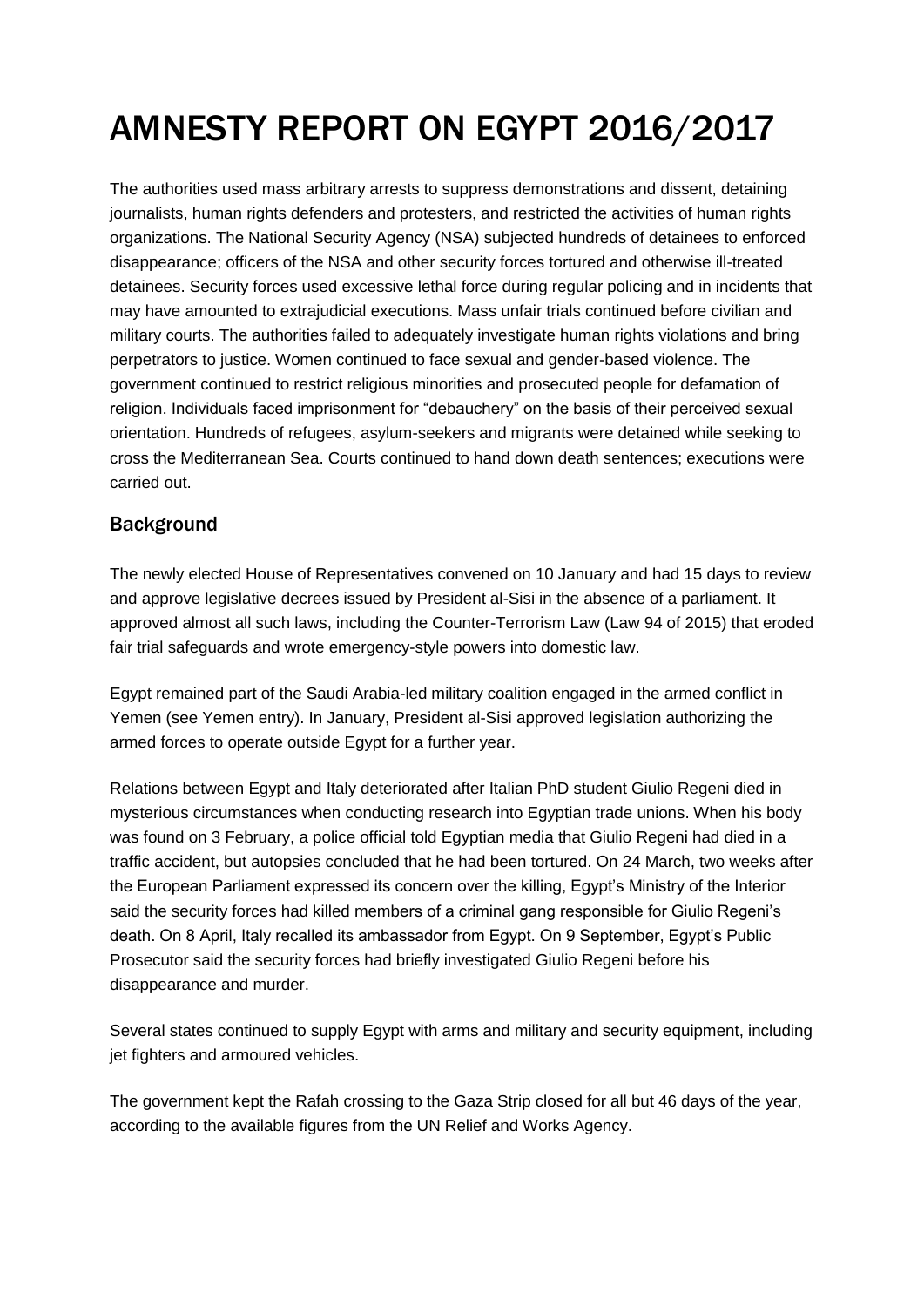### Counter-terror and security

The armed forces continued operations against armed groups active in North Sinai, using armoured vehicles, artillery and air strikes. The Ministry of Defence said each of these operations killed dozens of "terrorists". Much of the area remained under a state of emergency and effectively off-limits to independent human rights monitors and journalists.

Armed groups launched repeated and deadly attacks targeting the security forces as well as government and judicial officials and other civilians. Most such attacks occurred in North Sinai, although bombings and shootings by armed groups were reported in other parts of the country. The armed group calling itself Sinai Province, which had declared allegiance to the armed group Islamic State (IS), said it carried out many of the attacks. During the year, Sinai Province said it executed several men it claimed were spies for the security forces.

#### Freedoms of expression, association and assembly

The authorities severely restricted the rights to freedoms of expression, association and peaceful assembly in law and practice.

Journalists, activists and others faced arrest, prosecution and imprisonment on charges that included inciting or participating in protests, disseminating "false rumours", defaming officials and damaging morality.

Photojournalist Mahmoud Abou Zeid, known as Shawkan, and more than 730 other people, continued to face hearings in a mass, unfair trial that began in December 2015. Mahmoud Abou Zeid faced trumped-up charges that included "joining a criminal gang" and murder for documenting a sit-in protest in the capital, Cairo, on 14 August 2013. The court tried many in their absence.

On 1 May, security forces raided the Press Syndicate in Cairo and arrested journalists Amro Badr and Mahmoud al-Saqqa on charges that included inciting protests and publishing "false rumours". The Syndicate condemned the raid and the arrests. A court bailed Amro Badr on 28 August and Mahmoud al-Saqqa on 1 October. On 19 November, a court sentenced Syndicate head Yahia Galash and board members Khaled Elbalshy and Gamal Abd el-Reheem to two years in prison on charges that included "harbouring suspects". The court set a fee of 10,000 Egyptian Pounds (US\$630) to suspend the sentences.

Investigative judges stepped up a criminal investigation into the activities and funding of NGOs, questioning staff, banning 12 defenders from travelling and freezing the assets of seven defenders and six groups. The authorities ordered the closure of one human rights organization. Parliament approved new legislation to replace the Law on Associations (Law 84 of 2002) which would severely restrict NGOs' activities and their right to obtain legal registration and access to funding from abroad. The draft law had not been enacted by the end of the year.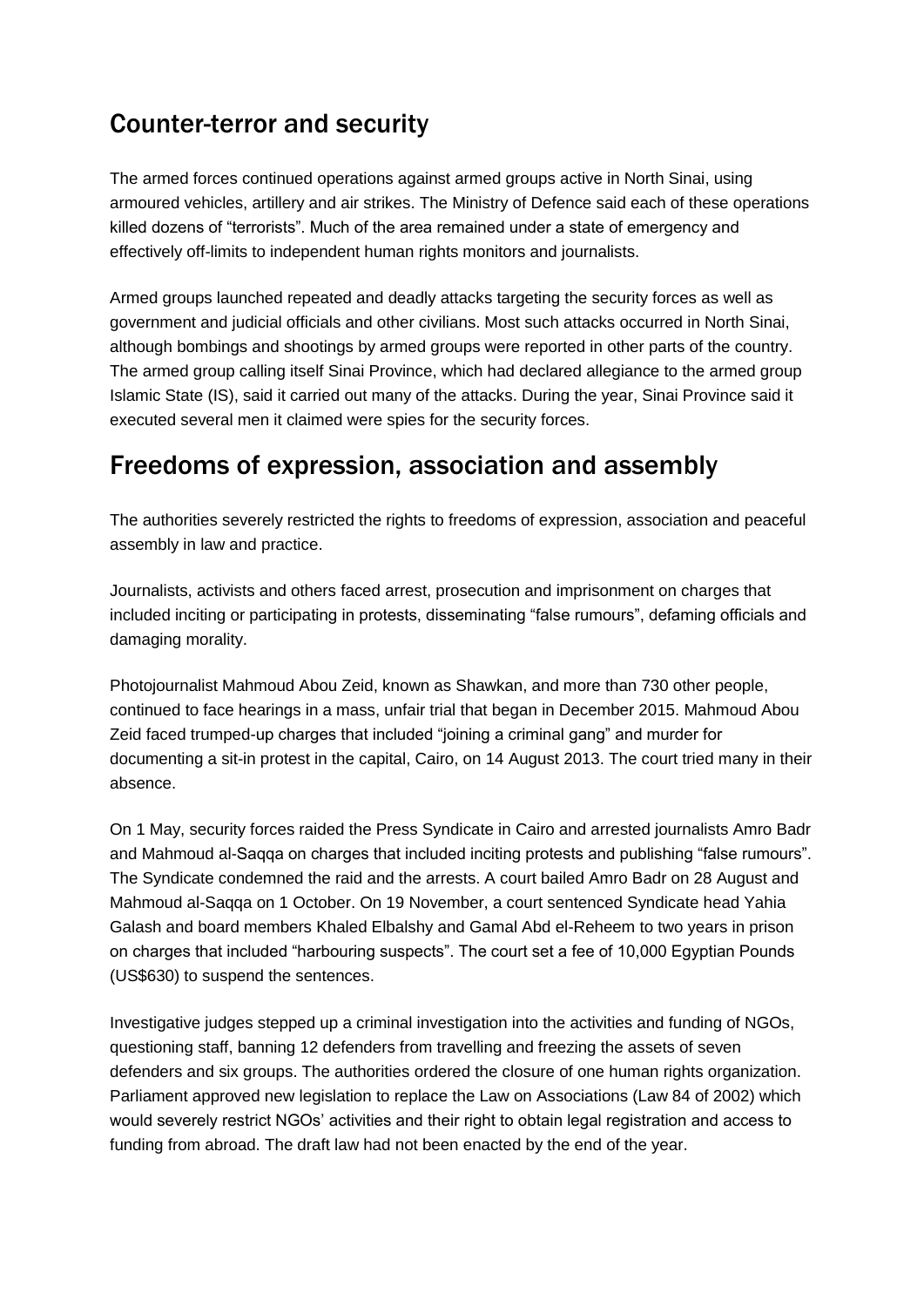On 17 February, officials from the Ministry of Health served El Nadeem Center for Rehabilitation of Victims of Violence with a closure order. The organization continued to operate and challenged the government's decision before the courts, but the authorities briefly froze its assets in November.

On 17 September, a court in Cairo upheld an asset freeze against five human rights defenders and three organizations – the Cairo Institute for Human Rights Studies, the Hisham Mubarak Law Center and the Egyptian Center for the Right to Education – which had been ordered by judges investigating their activities and funding.

The security forces used tear gas to disperse peaceful protests in Cairo on 15 and 25 April and arrested around 1,300 people on charges of breaching the Protest Law (Law 107 of 2013) and the Law on Assembly (Law 10 of 1914). On 8 June the government announced that it planned to amend the Protest Law; it had not submitted any drafts to parliament by the end of the year.

On 3 December the Supreme Constitutional Court ruled that an article of the Protest Law was unconstitutional. The article gave the Ministry of the Interior powers to ban protests arbitrarily.

#### Excessive use of force

Police officers continued to use excessive lethal force following verbal altercations, shooting and killing at least 11 people and injuring more than 40 others. Courts jailed two police officers for 25 years in separate cases of fatal shootings which had led to neighbourhood protests.

The Ministry of the Interior repeatedly announced that security forces had shot dead suspects during raids on residences, including members of the Muslim Brotherhood and alleged members of armed groups. No police officers were formally investigated, raising concern that security forces may have used excessive force or in some cases carried out extrajudicial executions.

#### Arbitrary arrests and detentions

Critics and opponents of the government continued to face arbitrary arrest and detention on charges that included inciting protests, "terrorism" and belonging to banned groups such as the Muslim Brotherhood or the 6 April Youth Movement. The authorities also arbitrarily detained several human rights defenders.

The security forces arrested around 1,300 people across Egypt between mid-April and early May in attempts to quell protests, according to estimates by a coalition of Egyptian human rights lawyers. Most were released, but some subsequently faced trial (see below, "Unfair trials").

More than 1,400 individuals were held beyond the two-year legal limit for pre-trial detention without being referred to trial.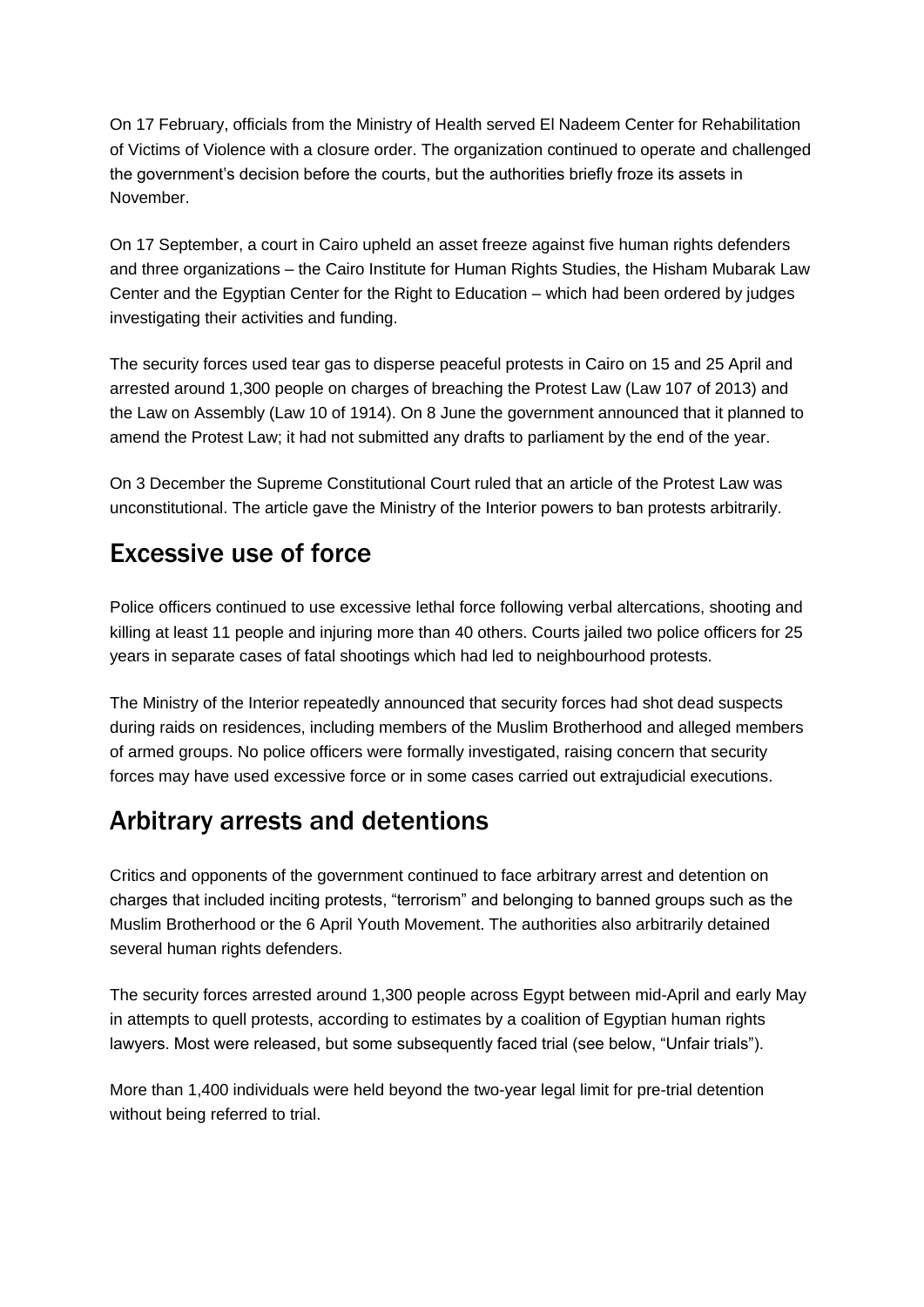Mahmoud Mohamed Ahmed Hussein was released on bail on 25 March by court order after more than two years' detention without trial for wearing a T-shirt with the slogan "Nation without Torture" and a scarf bearing the "25 January Revolution" logo.

Malek Adly, a director at the Egyptian Center for Economic and Social Rights, was arrested by security forces on 5 May on charges of spreading "false rumours" and attempting to overthrow the government. He had helped to file a lawsuit challenging the government's decision to cede the islands of Tiran and Sanafir to Saudi Arabia. A court ordered his release on 28 August.

Security forces arrested the chair of the Egyptian Commission for Rights and Freedoms, Ahmed Abdallah, on 25 April and the group's minorities' director, Mina Thabet, on 19 May. The organization had documented enforced disappearances in Egypt. Both men were remanded in custody but were not formally charged and were released on bail on 18 June and 10 September respectively.

# Enforced disappearances

The NSA abducted hundreds of people without judicial order and held them incommunicado for prolonged periods, outside of judicial oversight and without access to family members or legal representation. $1$  The authorities continued to deny that such enforced disappearances occurred. The security forces targeted suspected supporters of the Muslim Brotherhood and activists with other political affiliations. Some enforced disappearances were carried out by Military Intelligence officials.

The NSA detained 14-year-old Aser Mohamed on 12 January and subjected him to enforced disappearance for 34 days. He said NSA interrogators forced him to "confess" under torture to "terrorism"-related charges, and that a prosecutor threatened him with further torture if he retracted his confession. His trial was ongoing at the end of the year.

### Torture and other ill-treatment

Security officials subjected detainees to beatings and ill-treatment upon arrest. NSA interrogators tortured and otherwise ill-treated many victims of enforced disappearance to extract "confessions" for use against them at trial. Methods included severe beatings, electric shocks and being forced to adopt stress positions. Egyptian human rights groups documented dozens of reports of deaths in custody due to torture and other ill-treatment and inadequate access to medical care.

On 20 September, a court sentenced nine police officers to three-year prison sentences for assaulting doctors at a hospital in the Cairo district of Matariya in January. The court released the officers on bail pending an appeal.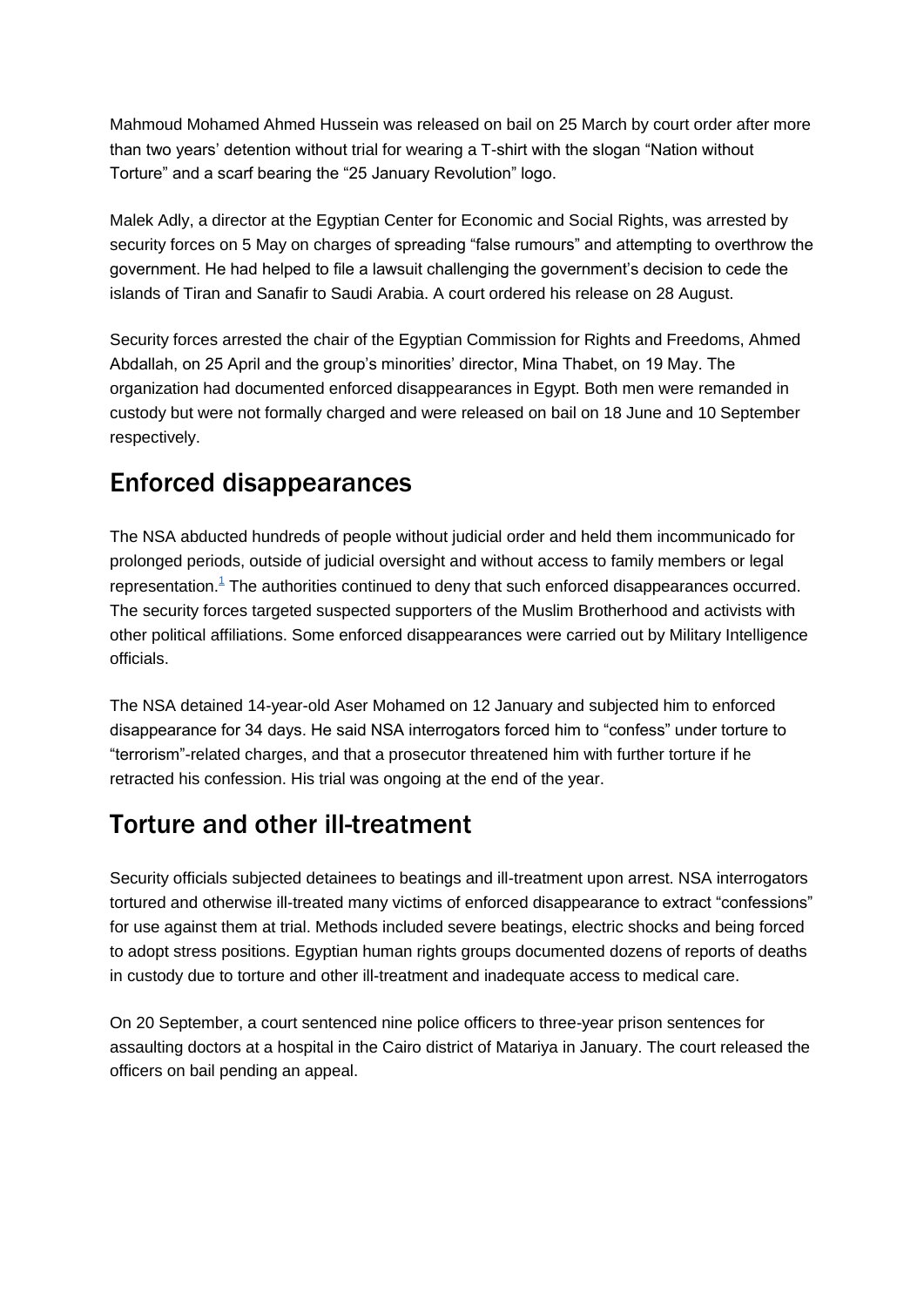### Unfair trials

Criminal courts continued to conduct mass unfair trials involving dozens – sometimes hundreds – of defendants on charges of participating in protests and political violence following the ousting of Mohamed Morsi as president in July 2013.

In some trials involving defendants who had been subjected to enforced disappearance, courts accepted "confessions" obtained through torture as evidence.

In addition to dedicated "circuits" (special courts) for terrorism-related trials, military courts unfairly tried hundreds of civilians, including in mass trials. In August the authorities extended a law vastly expanding the jurisdiction of military courts to include crimes committed against "public installations" for a further five years.

Courts tried more than 200 people on charges of taking part in protests against the government's decision to cede the islands of Tiran and Sanafir to Saudi Arabia, sentencing many to prison terms of between two to five years and heavy fines. Appeals courts subsequently overturned most prison sentences.

More than 490 people, including Irish national Ibrahim Halawa, faced charges of participating in violence during a protest in August 2013, in a mass trial which opened in 2014. The charges against Ibrahim Halawa were considered by Amnesty International to be trumped up.

On 18 June, a court sentenced ousted president Mohamed Morsi to 25 years in prison for leading a "banned group" and a further 15 years for stealing classified information. The court sentenced six other men to death in the case, including three journalists in their absence.

#### Impunity

The authorities failed to adequately investigate the vast majority of alleged human rights violations, including torture and other ill-treatment, enforced disappearances, deaths in custody and the widespread use of excessive force by security forces since 2011, and to bring perpetrators to justice.

Prosecutors regularly refused to investigate detainees' complaints of torture and other illtreatment, as well as evidence that security forces had falsified dates of arrest in cases of enforced disappearances.

On 15 August, President al-Sisi signed amendments to the Police Authority Law which prohibited security forces from "ill-treating citizens" and prohibited officers from making unauthorized statements to the media and unionizing.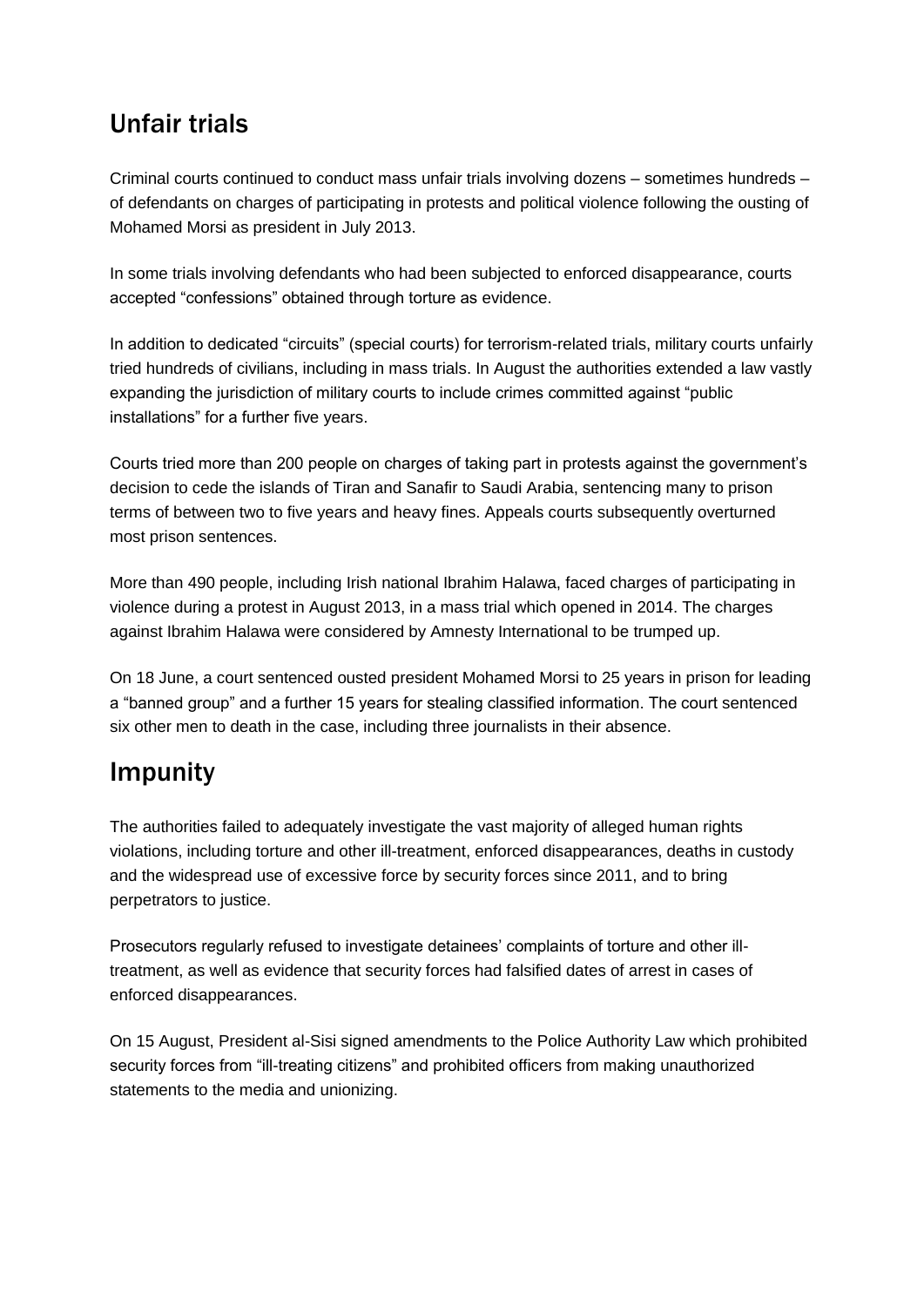# Women's rights

Women continued to face inadequate protection from sexual and gender-based violence, as well as gender discrimination in law and practice, particularly under personal status laws regulating divorce.

A 17-year-old girl died on 29 May, reportedly from haemorrhaging, following female genital mutilation (FGM) at a private hospital in Suez Governorate. Four people faced trial on charges of causing lethal injury and FGM, including the girl's mother and medical staff.

On 25 September, President al-Sisi signed a law increasing the prison sentence for any individual who carries out FGM, from a minimum of three months and maximum of two years, to a minimum of five years and a maximum of 15 years, also punishing those who force girls to undergo FGM.

### Discrimination – religious minorities

Religious minorities, including Coptic Christians, Shi'a Muslims and Baha'is, continued to face discriminatory restrictions in law and practice and inadequate protection from violence.

There were repeated attacks targeting Coptic Christians. On 11 December a bomb attack on a church in Cairo killed 27 people. The armed group IS claimed responsibility, while the authorities blamed a "terrorism cell" linked to the Muslim Brotherhood.

A new law regulating churches, signed by President al-Sisi on 28 September, arbitrarily restricted their construction, repair and expansion.

# Rights of lesbian, gay, bisexual, transgender and intersex people

Individuals continued to face arrest, detention and trial on "debauchery" charges under Law 10 of 1961, on the basis of their real or perceived sexual orientation and gender identity.

# Refugees' and migrants' rights

Egyptian security forces arrested more than 4,600 refugees, asylum-seekers and migrants as they attempted to cross the Mediterranean Sea to Europe, according to figures published by UNHCR, the UN refugee agency, in September.

On 8 November, President al-Sisi signed a law which would punish those who illegally transfer people from one country to another with a fine of up to 500,000 Egyptian Pounds (US\$32,130) and prison terms of up to 25 years. The law did not distinguish between human smuggling and trafficking. While the law exempted victims of trafficking and irregular migrants from prison sentences and fines, it provided that the government should return them to their countries of origin – potentially against their will. The law did not specify how the authorities should treat